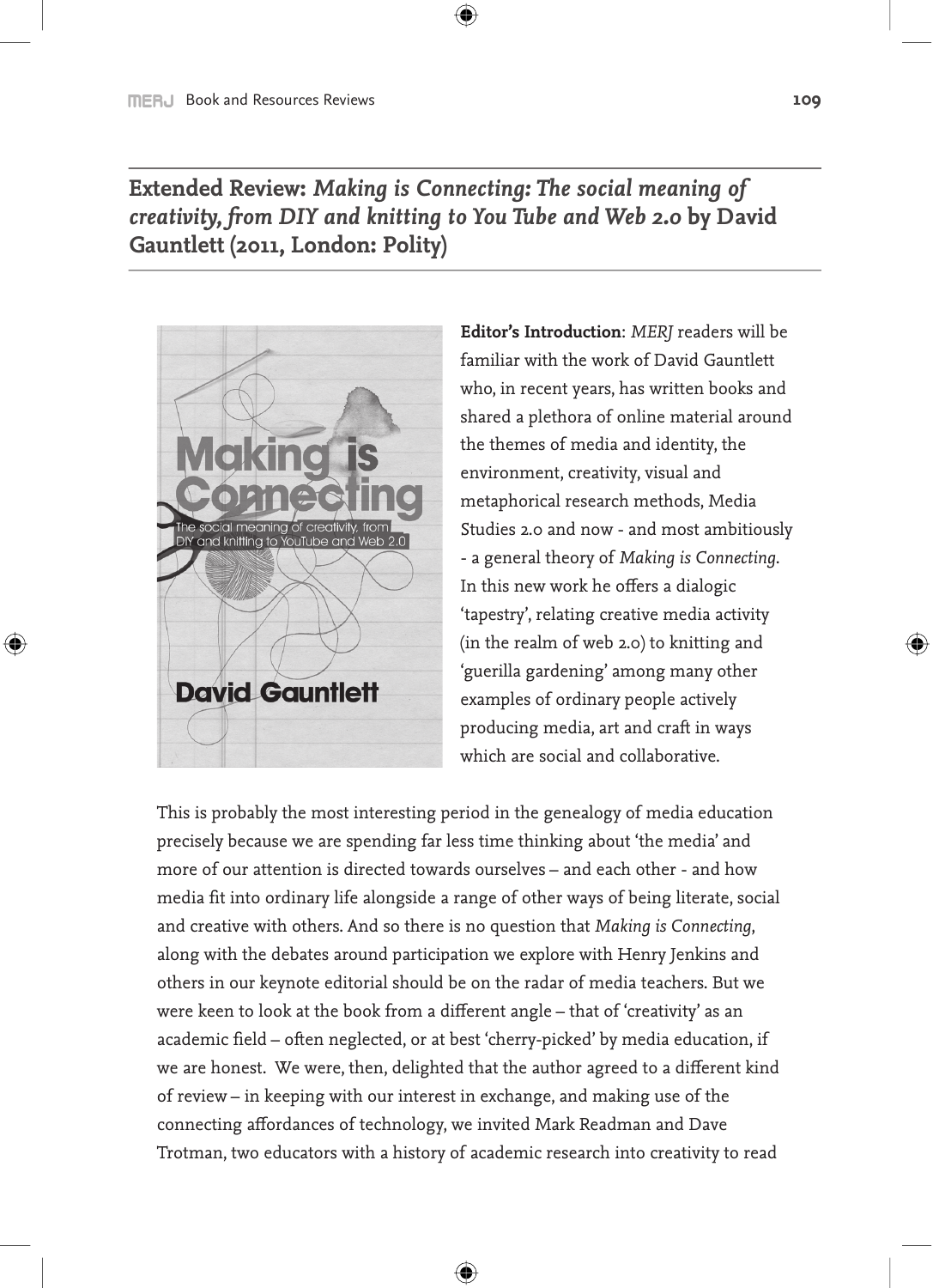the book and offer some critical responses about the academic foundations of the book for David to discuss, alongside our own questions for the author from our media pedagogy perspective.

⊕

So firstly we asked David to account for his 'journey' from a critique of the effects model and 'theory trading cards' to his work on gender and identity, through visual and creative research methods, via the hotly contested 'Media Studies 2.0' (to which we devote our next issue to looking back at) to this more far-reaching and bold theory of connecting through making – with attendant environmental, ethical and political aspirations. Put simply, how does a media teacher end up here?

**David Gauntlett:** Well, I always wanted to do work that was in some way socially relevant and useful, combined with my interest in media and what people did with media, and wanting to find new or innovative ways to explore that. And in addition I wanted to engage people differently and to communicate in forms other than the famously unread academic journals. So the things you mention are all different dimensions of that really.

In *Making is Connecting*, I intend to demonstrate that everyday creativity – people making things, online or in the physical world – is not just a 'nice' way for individuals to pass the time, but is absolutely crucial for individual life satisfaction, and for the overall health of a society. It's a Media Studies book, in that it concerns the value of You Tube and other web 2.0 platforms, and offers a critique of more traditional media; but it seeks to understand these new platforms for creativity and exchange of ideas in the context of a broader spread of creative and craft activities, as you have mentioned, and in the context of what people have said about the meaning of everyday creativity, not just in relation to digital media but about different things and at different times.

For instance, it redeploys comments by Victorian art critic John Ruskin on medieval cathedral gargoyles as a way of looking at You Tube videos. It finds that the nineteenthcentury socialist and tapestry-weaver William Morris dispensed a blueprint for the making and sharing ethos of web 2.0 in general, and Wikipedia in particular, 120 years early. The book takes the 1970s feminist Rozsika Parker's view of women's embroidery as a 'weapon of resistance', and considers it in relation to blogging; and it draws upon a lot of hard socialscience data, gathered by economists as well as psychologists, regarding human happiness and social capital. Put simply, this shows that the most important things for a satisfying life in society are the opportunity to have creative control over whole projects, to make your mark and be recognised within a social network, and warm human relationships generally.

So, the book draws on diverse sources, but it's not as whimsical or random as it may

⊕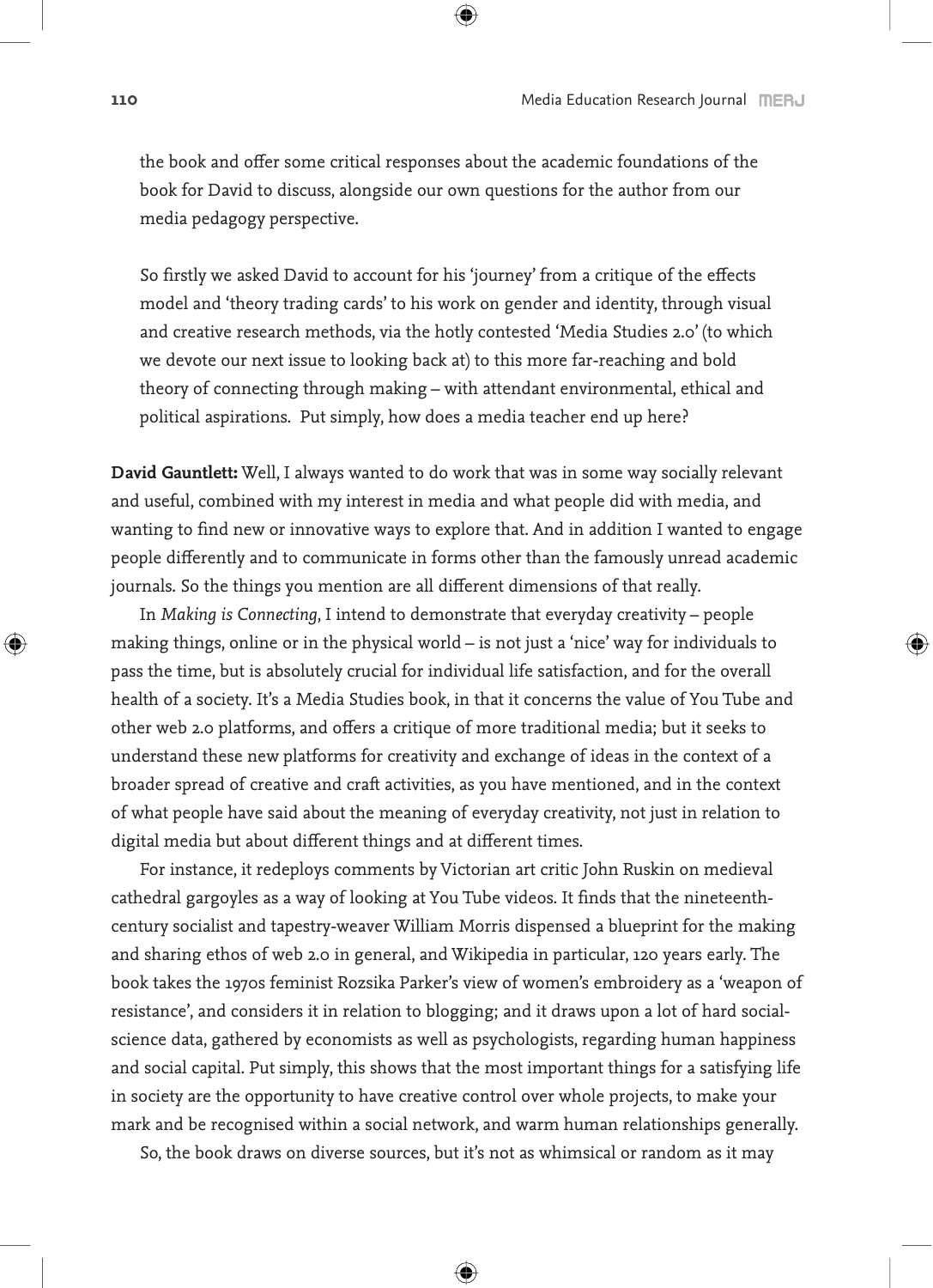## **FINER ACCOUNTER ACCOUNTS AND RESOURCES REVIEWS AND RESOURCE ACCOUNTS AND RESOURCE ACCOUNTS AND RESOURCES AND RESOURCES AND RESOURCES AND RESOURCES AND RESOURCES AND RESOURCES AND RESOURCES AND RESOURCES AND RESOURCES AND**

⊕

sound when I run off these examples here. I deliberately wanted to spread the net wide, to bring in the most fruitful ways of understanding the most recent forms of everyday creativity in the light of other forms and long-standing critical perspectives.

 $\mathbf \Theta$ 

**Julian McDougall:** *MERJ* readers are a broad church of media educators, from primary teachers to researchers in higher education – all in one way or another concerned with teaching with or about media. How do you see the book being of interest or use to media educators, in particular?

**DG:** Well, it's not really for me to say if it'll be useful or not, but I would hope that the book is helpful because it gives an overview of a major trend, which if we are careful and fortunate will be the way in which people's use of media changes – the shift from being just a consumer to being a more active participant and creator; and it also gives readers quite a bit of handy detail about how that works at the moment, and what people are saying about it. Then it also provides some useful tools and perspectives for thinking about these changes and why we really need them. And in particular, hopefully it will give educators things to discuss with their students, and things for the students to discuss between themselves. You don't even need to agree with it!

I thought it was important to make the case for a positive and optimistic way in which things *could* develop, if only we as social actors would push for that. In critical media theory you typically just get scholars explaining the negative side of everything – which, in this area, tends to be the concerns about surveillance and privacy online, and the unpredictability of commercial platforms – and how it will probably get worse. Those are valuable warnings, but I think you also need constructive suggestions. I'm saying, 'OK, I can see how the Web can be exploited in a *bad* way, but let's consider what would be a *good* way to use it' — and giving an answer.

**Dave Trotman:** Looking at the book from the perspective of creativity research and literature, I think *Making is Connecting* offers a very human response to the 'contemporary condition', and one which, for the most part, I am actually sympathetic to. Indeed, chapter seven, 'Tools for Change' (which connects Ivan Illich with the web 2.0 environment) encapsulated some of the shared sentiment – and I enjoyed reading this chapter perhaps more than any other. The patchwork of eclectic references also provide an interesting 'weave' of material that for me, attempts to connect (and I guess this might be the subtext) some intriguing perspectives – which will be of interest to the intended audience.

Regarding the focus on creativity, this is principally framed by one study – that of

⊕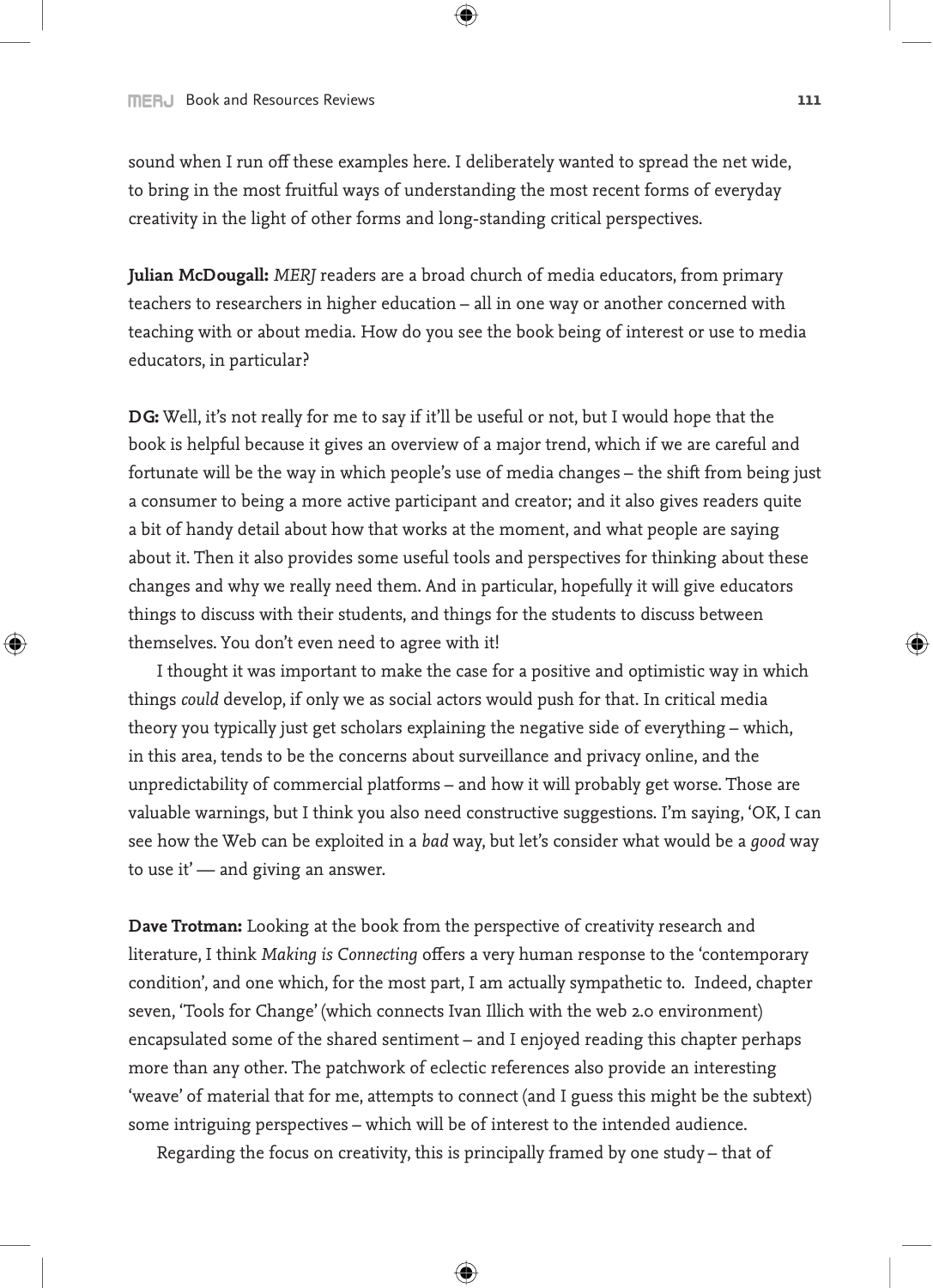Csikszentmihalyi, which sits in a long tradition of North American research – mostly from the field of cognitive and social psychology – and this is absent from the discussion. Claxton's work (which I think offers a better account of creativity than Csikszentmihalyi's) is also situated within this tradition. But there are other important counterpoints/responses to this from the field of Critical Theory and Sociology (e.g. Willis's *Common Culture* and the grounded aesthetic, and Woods and Jeffrey's ethnographic studies of creativity in schools), so I think this presents a particular definition and description of creativity to the uninitiated reader. There can be 'cultural blindspots' in creativity research that Anna Craft has reported. This has a particular bearing on how different ethnic, faith and cultural groups may perceive creative practice, e.g. as a matter of community endeavour over individual enterprise; or a spiritual experience over material encounter. This aspect seems to me to be entirely relevant to the overall project of the book as well as offering a necessary multi-perspectival view of creativity. Also, the significance of imagination in the project is another phenomenon that has been the subject of intensive research (see Eisner, Egan et al) – and as a critical precursor to creative work. Following Csikszentmihalyi, there is an assumption that creativity is, or has to be, a matter of public expression, and that community is a necessary part of this. Whilst I don't necessary disagree that this is a good thing, much of the creative domain can be intensely personal, private and solitary (see Storr's thinking on this for example) – creating is disconnecting? Finally, the problem of creativity as a 'good thing' - weapons of torture, terrorism, human trafficking etc all require levels of ingenuity, innovation and problem solving in creative form.

 $\bigoplus$ 

**Mark Readman:** I also found myself slightly conflicted when reading David's book; I found the rhetoric regarding activities which can improve one's life to be seductive, but I agree that the use of Csikszentmihalyi's as the 'dominant' model of creativity is rather skewed, especially given Paul Willis' democratic celebration of 'common culture' and the inevitably creative nature of young people's lives.

**DG:** Okay, well, these comments concern only a few pages of the book, in which I discuss Csikszentmihalyi's definition of creativity, and then set out an alternative – and in doing so, implicitly accept several of the points here. The observations imply that I am taking Csikszentmihalyi's model as a superior one, but that is very clearly not the case. On the contrary, I highlight weaknesses with that model and suggest a very different alternative.

I did not set out to present a comprehensive literature review of 'creativity' definitions or approaches. Several publications exist which do that already, and I refer to some of them in the book, but that wasn't the point here. I single out Csikszentmihalyi's definition

⊕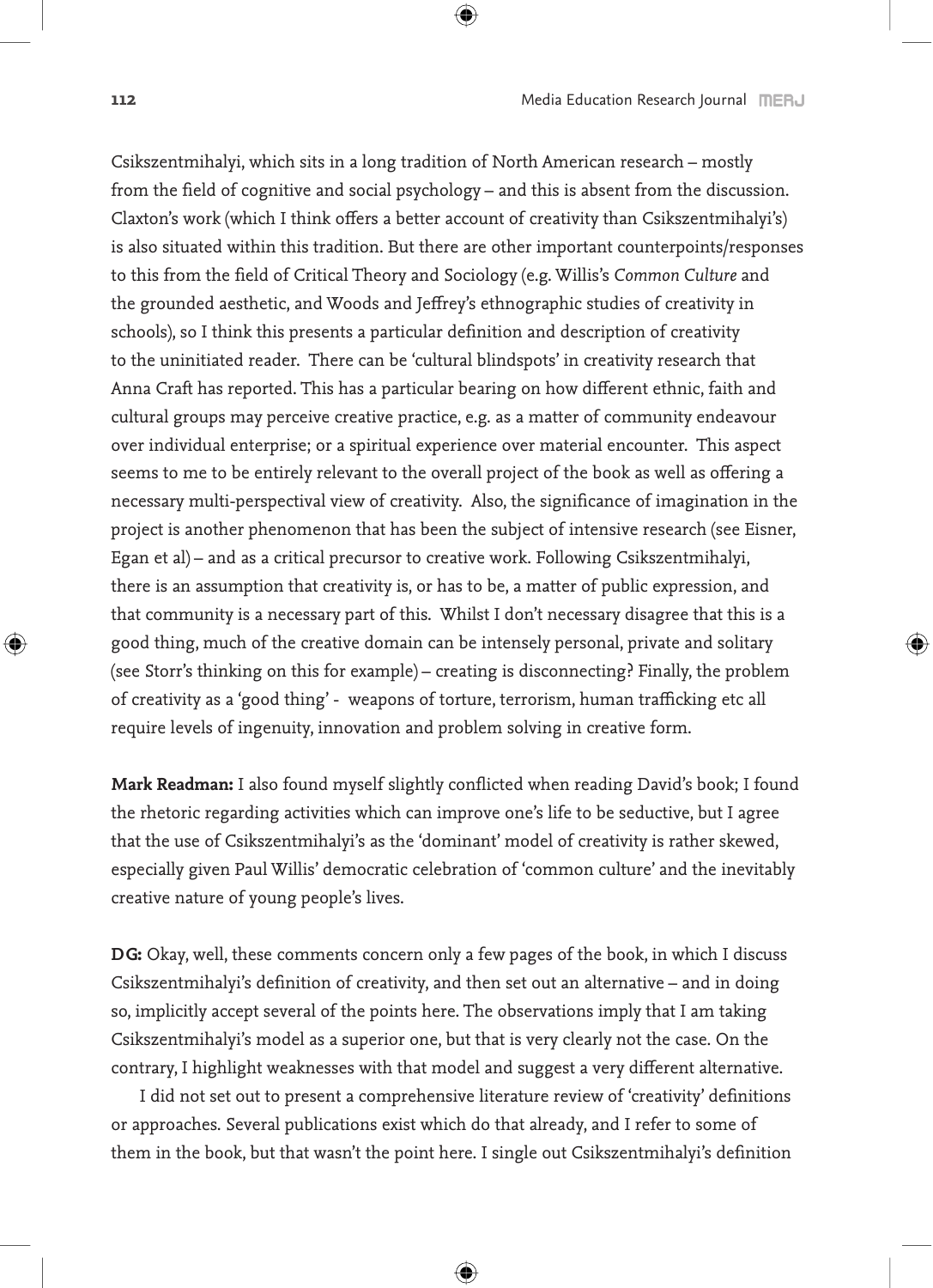## **THERU Book and Resources Reviews 62.123 CONTERU REVIEWS 113**

↔

because it appears so often in discussions of 'creativity'. I've got lots of books with 'creativity' in the title on my shelves, and most of them wheel out Csikszentmihalyi at the start, and tend to follow in his footsteps. I even make reference to a meta-analysis of 'creativity' definitions in the literature, which basically found that they almost all congregated around the Csikszentmihalyi approach. We might all like Paul Willis, but he doesn't get a look in there.

⊕

That is indeed due to the dominance of a particular, mostly North American kind of approach, and one which has cultural blindspots – that's why I wanted to suggest an alternative! The Storr point is a good one, but this is a book about the social dimensions of creativity, so that wasn't a primary concern here. The point of the book was not to show off about all the stuff I've read, or to overwhelm the reader with multiple layers of literature review.

Finally, there is the point that creativity is not always 'good', and can have nasty applications. First of all, this is acknowledged in the book anyway. But more importantly, in general terms, do we want a population which is more creative and interested in flexing their creative muscles as part of everyday activity, or do you want them to be passive and unimaginative? Of course, we want the former. Well, I do. And so you have to take creativity as a general good, and encourage it, even if people could be creative in horrible ways, just as they can do almost anything in horrible ways. Otherwise it's like saying that literacy is not necessarily a good thing because some people might read terrorist handbooks.

**MR:** It's perhaps ironic, given David's earlier work, that the definition of creativity he proposes in this book is so non-sociological, but one which depends upon an essentialist notion of human nature and something which reaches for transcendence.

**DG:** Ah — I'm afraid that in academic circles, calling someone 'essentialist' is a way to shoot someone down without really having to explain yourself, isn't it? David Buckingham did it too in his recent criticisms of my research methods work. I was surprised by that attack, not least because it didn't make any sense, and seemed to involve deliberately misunderstanding what I'd said.

But let's look at this 'essentialist' claim. An essentialist view would be that 'human nature', whatever that is, is fixed and not the result of cultural conditions. Obviously I don't think that. (My *Media, Gender and Identity* devotes most of its pages to arguing the exact opposite). In the new book I do say that generally people benefit from human relationships and connections, from having a project to work on, from being engaged in a creative

⊕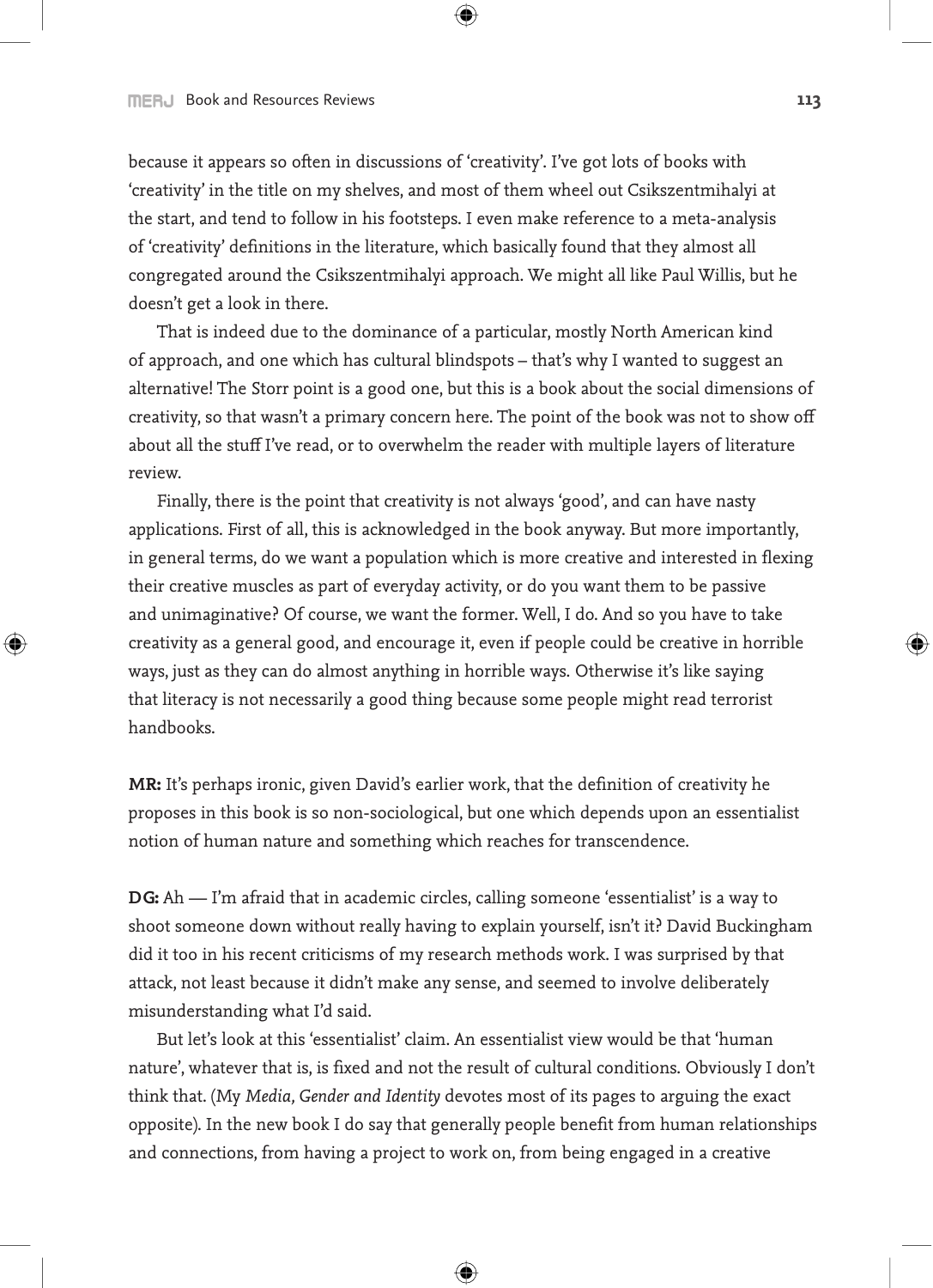activity. But that was the starting point which then I had to flesh out with lots of evidence. There's a whole chapter on the empirical research by economists and social scientists into human happiness, and another chapter on the 'social capital' research, all based on lots of hard data. So I do say that here are some supportable generalisations we can make about what tends to be good for people, and for society. If we can't do that without people making the dismissive comment about essentialism – which implies you haven't read enough cultural studies books, and must be secretly right wing – then we're all in trouble.

 $\bigoplus$ 

**MR:** I'm also always resistant to definitions of 'creativity': I can't accept it as a 'thing', but rather a concept that is always mobilised more or less convincingly according to particular sets of interests. So I would be critical of any definition, because definitions tend to name and fix things in order to make them instrumental or operational. And I think the aim in this book could be viewed as an instrumental one; 'creativity' is liberated from the clutches of psychologists in order to allow quotidian practitioners to possess it and maybe, therefore, it is put to work here as a 'functional myth'. What I mean by this is that people may construct their 'creative' efforts as worthwhile if they can attribute 'creativity' to themselves and may be motivated to do more of this.

**DG:** Well, that's not how I would have put it, but seems okay.

**DT:** I guess I am less concerned about a definition of creativity but rather a fuller and more informed account of the complexity of the field (disciplinary colonisation, sites of contest etc). The book has something very useful to offer at a genuinely practical level; for the You Tube producers, for the collective of sound engineers and composers, and the guerrilla dance groups etc who may think that the products of their labour are something other than creative in terms of public/conventional/ Csikszentmihalyi's criteria. So maybe some more examples of grass roots practice/commentaries by the 'creatives' might have helped consolidate its position as a guide to self-help and community collaboration...?

**MR:** That's a good point – it might have done.

**DG:** Well, in the first chapter (which is free online at www.makingisconnecting.org – so readers of this discussion can judge for themselves), I make it clear that the book does not intend to be a series of case studies – which exist elsewhere, and which I point to – but is more of an attempt to pull together a set of different ideas, arguments, and research findings in order to make a new argument.

⊕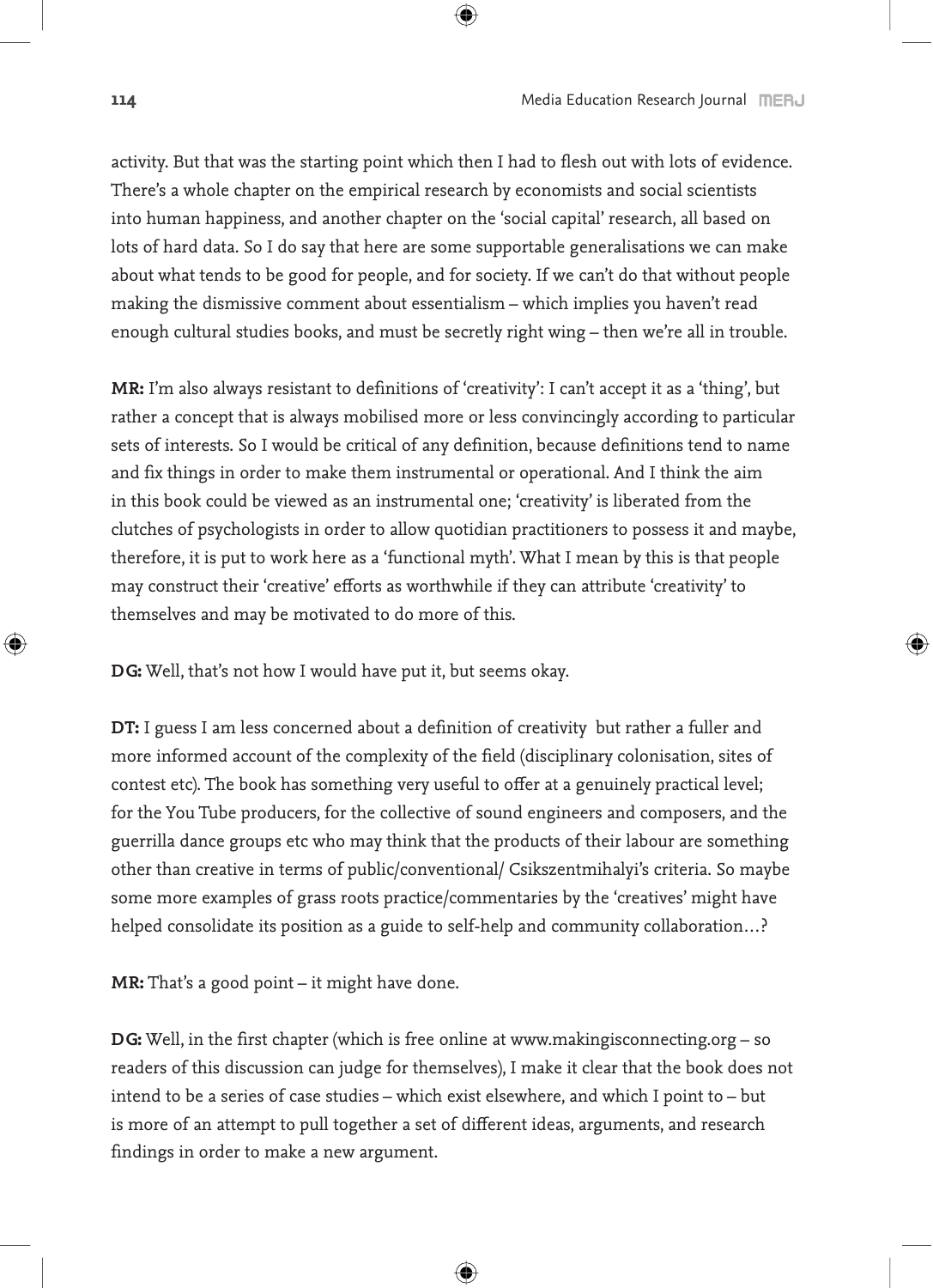The subtext when I wrote that explanation was that it deliberately wasn't meant to be a Malcolm Gladwell-style wander through some fascinating cases and anecdotes. Gladwell is a brilliantly clear and clever writer, but I had no illusions of competing with him.

⊕

**JMcD:** In the book, you describe a shift from a passive to a more active culture (from 'sit back and be told' to 'making and doing') and talk about Illich and 'deschooling' in this context. McLuhan is also, by others, reinvoked as having prophesised web 2.0 (although you discuss him more in terms of television being part of 'sit back' – there's a link to Postman here which, again, I would argue with as I think television reception is more active than this suggests) and you use a communal allotment metaphor to describe how web 2.0 facilitates the kind of participation and exchange that Berners Lee thought the internet would foster. Can you say a bit about your writing on 'convivial tools' – I think you have managed to avoid the technological determinism some of us are routinely accused of – so can you expand on how you did so?

**DG:** 'Technological determinism' is a charge which is often levelled at people who are merely seeking to discuss ways in which technology *could* be used. It's laughable, sometimes – and quite intolerable – how an argument which merely dares to suggest a positive rather than negative application of social media is instantly branded as 'technological determinism'. You could say it's part of an academic sickness, that to be seen as 'cool' and 'critical' you can only subscribe to the most negative diagnoses of everything. As I said before, we do need the warnings about the ways that capitalist businesses will try to exploit web 2.0 platforms and their users – I genuinely care about that too – but to only offer damning criticisms, and nothing positive, seems to be surprisingly unhelpful, since these technologies are already here.

The idea of 'convivial tools' comes from Ivan Illich. It describes those tools which a person can use to make their own meanings, to express themselves, and to shape their environment so that it embodies their own orientations, meanings and preferences. At the opposite end of the scale are 'industrial tools', which only allow you to fit within their predetermined mould. You can use this notion to evaluate technologies by asking, 'Does it help you to do *your* thing, or does it want you to do *its* thing?'. In media terms, a platform like You Tube is more of a convivial tool, I would say, whilst television is more of an industrial tool. That doesn't mean that You Tube is the answer to all of society's problems, or that TV is evil, but it's a fruitful way of thinking about them as types of tools. It's especially helpful in more subtle cases. For example we did a study of the BBC's virtual world for children, *Adventure Rock*, which the BBC promoted as being wonderfully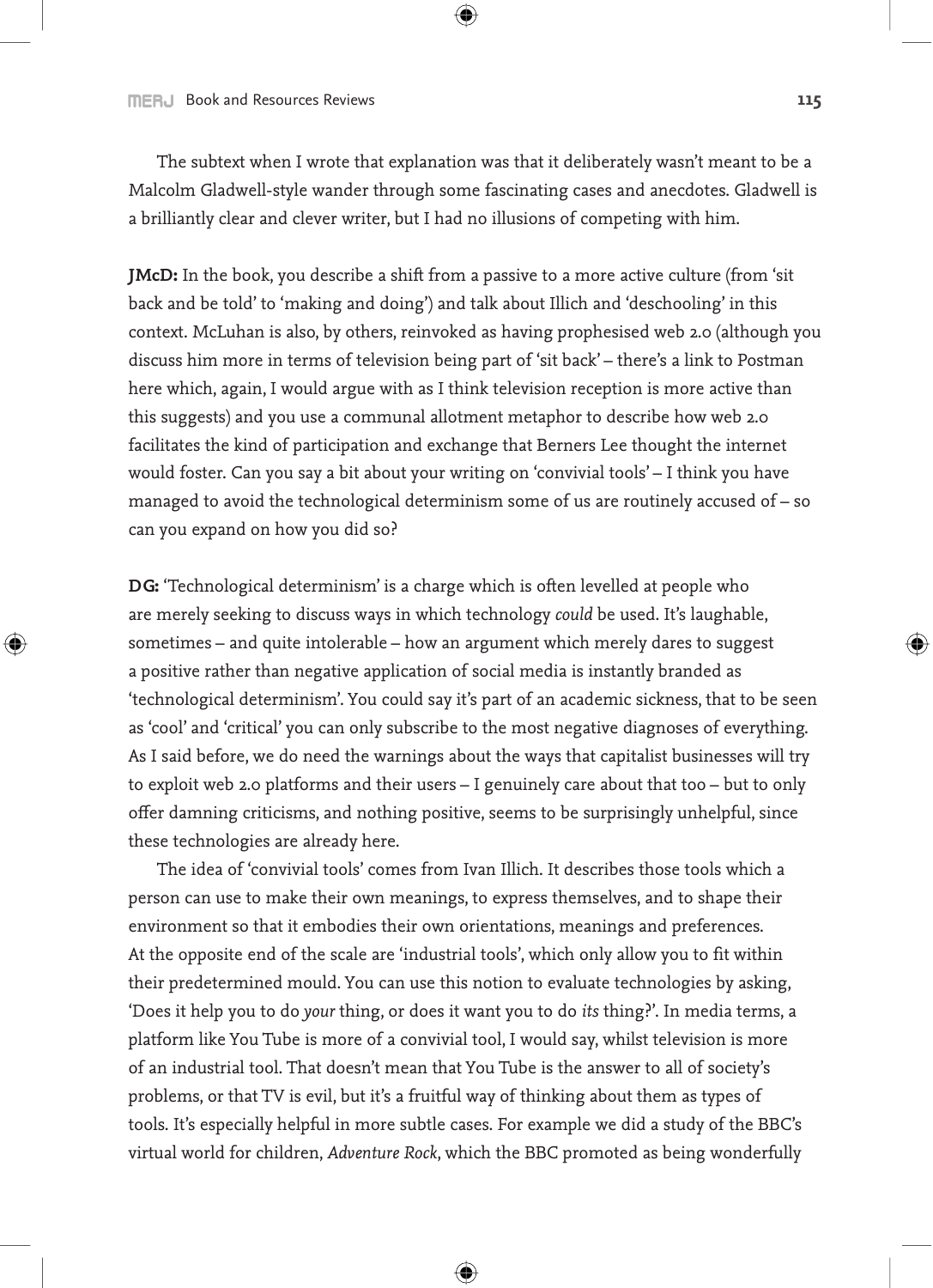'interactive' and 'creative'. But if you ask, 'Does it help you to do *your* thing, or does it want you to do *its* thing?', well *Adventure Rock* only really wanted you to do *its* thing. Then that gives you a starting point for a more detailed critique.

 $\bigoplus$ 

**JMcD:** When people talk about 'digital media', with regard to creativity, literacy, participation or identity, things get lumped together and generalised, but in your book you carefully distinguish – for example, between the 'ambient intimacy' of Twitter or Flickr, and the way that Second Life restricts immediacy through the imposition of the avatar – but is there a case for seeing identity-play in virtual worlds as a way of being creative and collaborative and maybe that designing an avatar to 'stand in' for yourself might be liberating precisely because it isn't so immediate?

**DG:** Well perhaps. I have to admit I have a bit of a blind spot here. Maybe there will be virtual worlds in the future which will be valuable tools. But, as it records in the book, I felt rather anxious in the mid-2000s when people were saying that Second Life was the way that all online life was going to go. Because it's a rather clunky way of communicating and connecting, in my personal experience. The avatar gets in the way; the whole setup is not that expressive; it looks a bit naff. I secretly wished it wouldn't catch on because I didn't like the feel of it. And indeed, now we can see that basically it hasn't become the new home of everything online, and my students dislike it more than I do. I guess I like online tools where people can make their mark and communicate their meanings on their own terms, not by having to process it through someone else's idea of the world.

**JMcD:** Coming at this in relation to the debates over 'Media Studies 2.0', which we'll explore in the next, themed issue of *MERJ*, I was very interested in the section on critics of web 2.0, and the discussion around ownership and control, and particularly how the big corporations have managed not to 'ruin' the platforms they offer – to what extent is this about the politics of ownership and access, as opposed to functionality and design – or is it both?

**DG:** It's to do with both, isn't it, in that you need a well-designed platform, and then you need to run it carefully. But the point is that You Tube, say, is currently a usable and engaging platform that, *to date*, has not been totally ruined with excessive adverts or other unwelcome corporate interventions. But I also talk about how it doesn't make any money, and the emphasis is on how such platforms have not been spoiled *so far*.

⊕

↔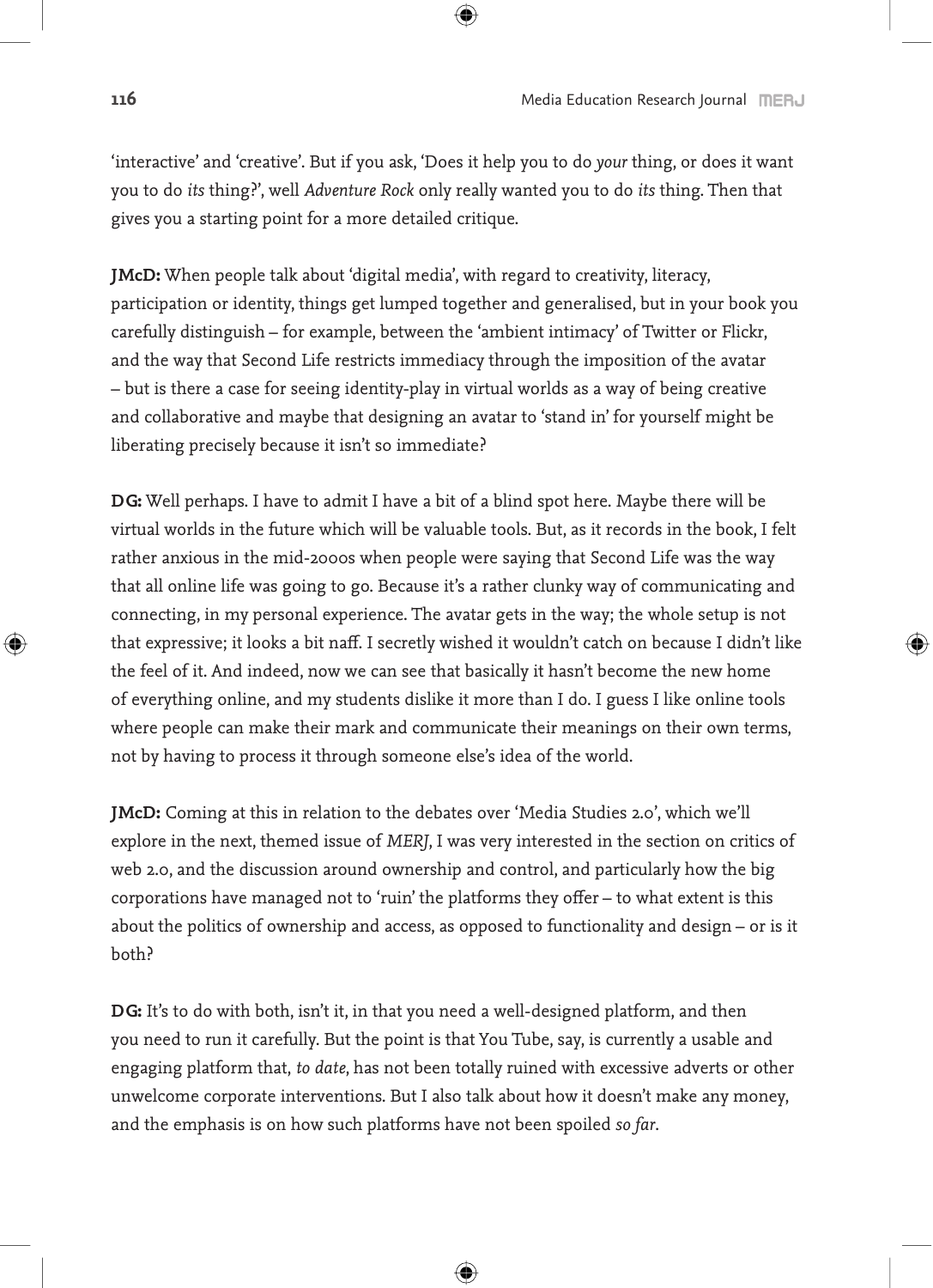I don't like the way that the web 2.0 model typically requires us to hand over our creative products to commercial companies in order to get them easily and widely shared. Indeed, I have suggested that you might expect that one of our national public institutions – or an international consortium of them – might reasonably be expected to develop a non-commercial alternative. There's no reason why this would not be a serious suggestion. If you want to foster creativity in society – and with all the challenges that we face, who wouldn't want to do that – then it would be a very sensible and *relatively* inexpensive thing to do. To put it in perspective: the cost of running You Tube is less than eight per cent of the cost of running the BBC.

⊕

However, nobody takes this seriously. For example I was at a British Library event, and the British Library has a project to archive all of the UK's webpages. This is an eyewateringly massive project, which would be incredibly expensive to do properly, and one which arguably rather misses the point of the Web. What if, I suggested, they put all that money into supporting a platform for *new* creativity, rather than archiving already-existing things? The assembled academics and librarians only laughed politely. But a properly supported, non-commercial web 2.0 platform would be a wonderful thing to help foster the creative capacity of the population in a sustainable way, and would be exempt from all the criticisms that the supposedly 'political' critics make of Web 2.0 platforms today. It's not going to happen any time soon, though.

**MR:** If we can discuss the book's style, I was aware of a strong flavour of antiintellectualism or, at least, anti-academicism in the book and I wonder if this is part of a strategy to resist the kind of reading that Dave and I have been imposing on it. Who is the audience for this book?

**DT:** I was also left wondering as to just exactly who the text is aimed at. At one level its 'register' reminded me very much of a Gladwell's 'Tipping Point' and Goleman's 'Emotional Intelligence' – the former, an unabashed piece of journalism and the latter considered to be the same by some of Goleman's harsher critics. So I wasn't clear whether this was indeed an anti-intellectual thesis, or selective synthesis for the layperson.

**DG:** Well, the book is for anyone who wants to read it. I strongly disagree with the idea that the book is anti-intellectual – it's full of enthusiastic discussion of intellectual people and ideas. I can say that without even needing to make any claims about my own cognitive abilities. You could say, perhaps, that it is anti-*pretentious*, in that I sometimes make fun of needlessly pompous people and arguments, but I don't think that's a major theme. And as

⊕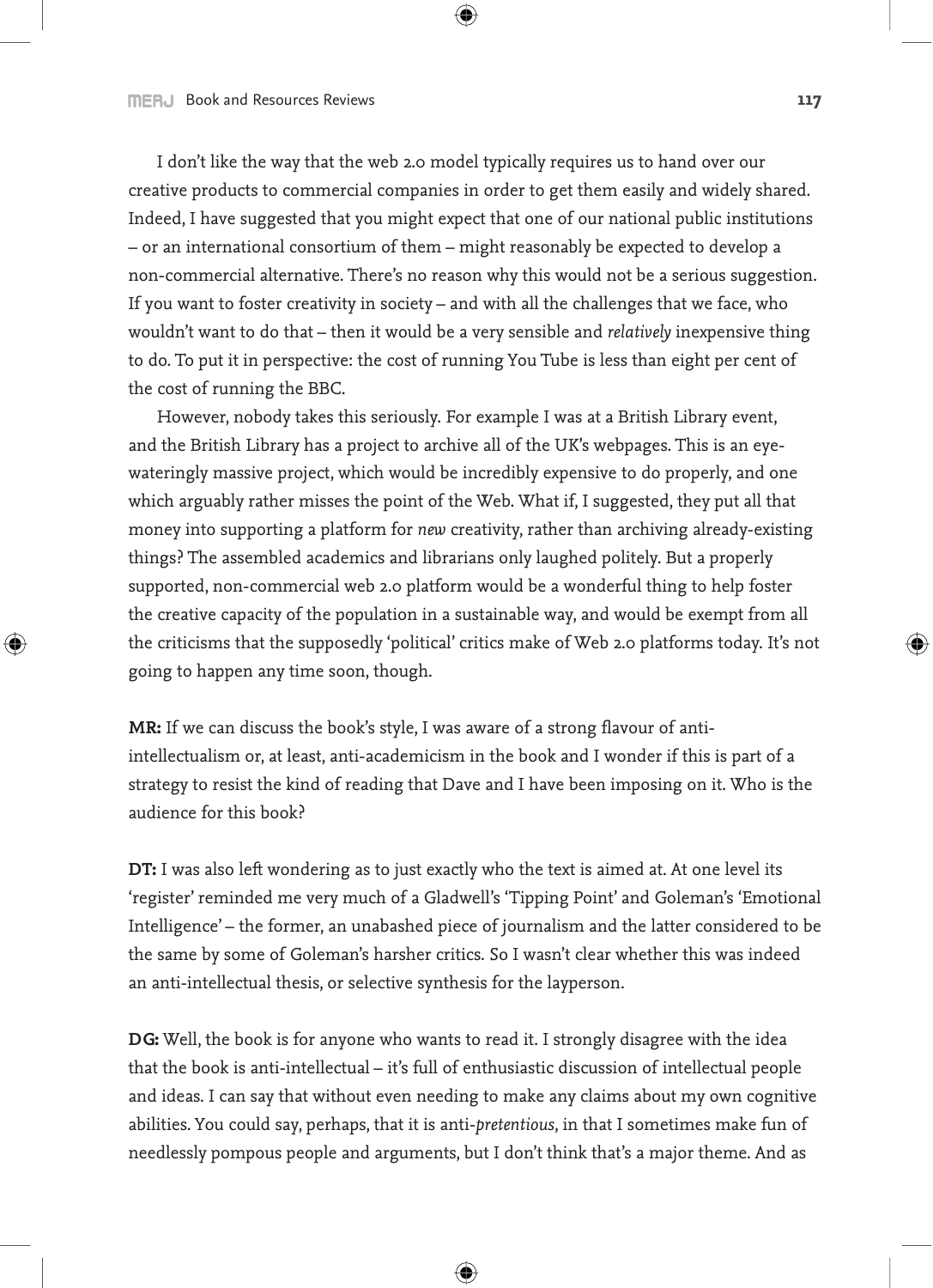for the suggestion that there is necessarily an inverse relationship between readability and quality – well, I didn't think that intelligent people believe that that's true any more. As for Gladwell, see my earlier comment.

 $\bigoplus$ 

**MR:** I also noticed that the book has a tendency to elide potentially contradictory elements; 'craft' and 'creativity' for example which, in other contexts, are set against each other. I think *Making is Connecting* yokes together a whole range of things and argues that, essentially, they all have something in common – it's promiscuous in its embrace of products and ideas in the service of the thesis that 'making is connecting'. Having said that, I'm not immune to the rhetoric – promiscuity can be seductive sometimes! One would have to be a curmudgeon to argue against the proposition that we need to explore things to make our experience of life more pleasurable, to attempt to connect with other people in more meaningful ways and to attempt to fulfil our potential. Emotionally, then, I'm on board.

In addition, the book seems to fit into a wider project to increase public understanding of ideas (David's You Tube videos constitute an aspect of this work). The populism I referred to earlier makes me think that perhaps I've subjected the book to a reading which is not invited; it actually works very well for a non-specialist, non-academic audience and makes inventive and engaging connections between a range of thinkers and practices. Furthermore, it's an artfully constructed piece of work with a persuasive tone – the use of Illich is particularly cogent, and it's a neat device to delay the references to Illich's notion of 'joy' in order to set up an echo of the 'new definition' of creativity earlier in the book. I enjoyed reading it and, at times, was even inspired to join in, and believe that I could be enriched by practising some kind of 'creative' activity!

**DT:** Despite some of the issues we have drawn out, I'm clear about the positive contribution the book has to make. I would also find it difficult to argue against the valuable triangulation of making, creativity and well-being that is achieved in *Making is Connecting*.

**JMcD:** My own view of *Making is Connecting* is that it's a timely and very well constructed, readable and optimistic contribution to a hitherto confused and clumsily articulated area – the value of creativity for media education. But I can see how being bold enough to offer that will inevitably be controversial, as is illustrated by our two reviewers. And I don't agree with all of it myself – see my earlier comments about television and Second Life - which I think is too briefly discussed and dismissed – and also I'd like to have seen a discussion of the relationship between creative participation, cultural capital and social class – an

⊕

↔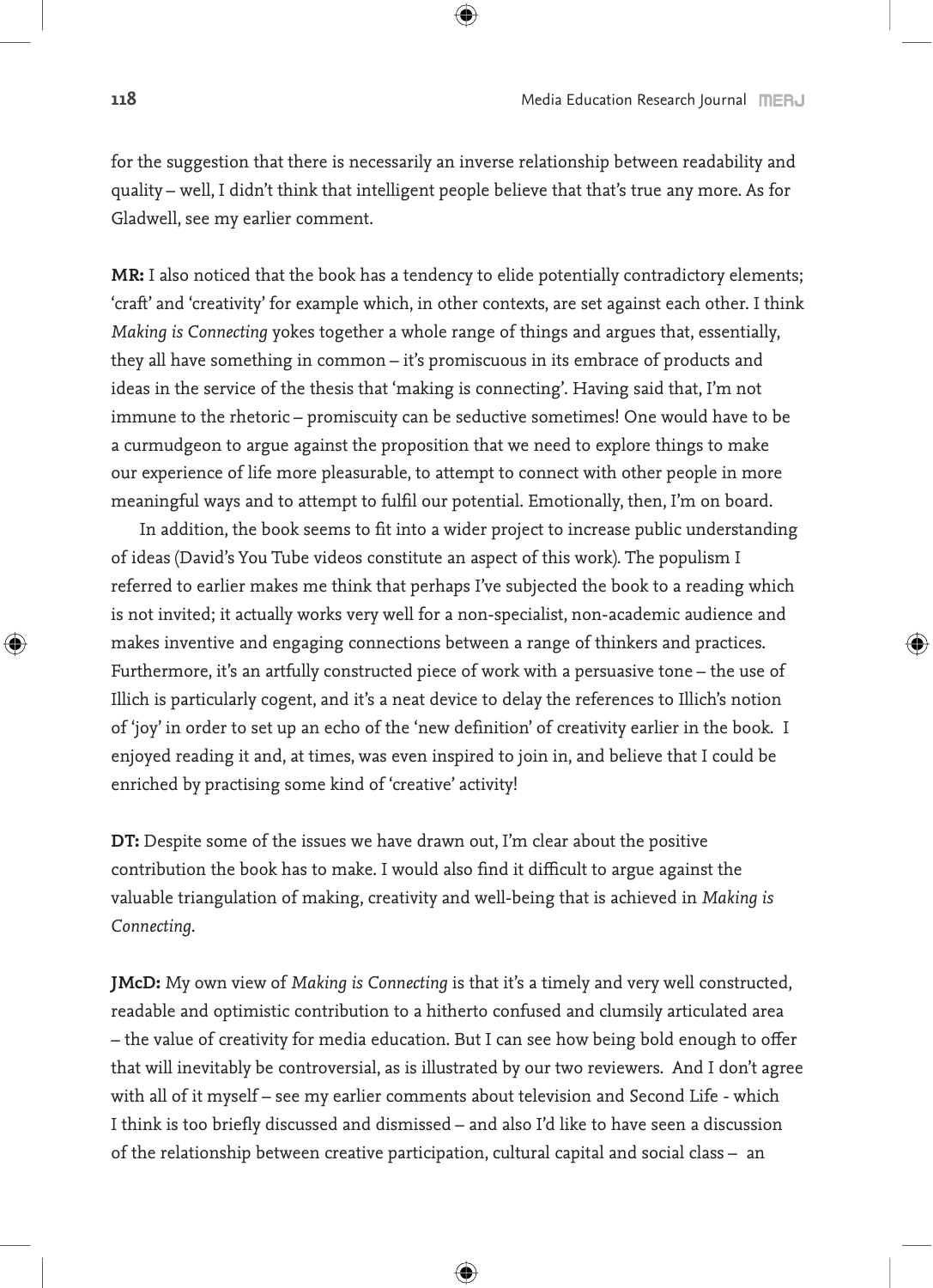important theme in the editorial exchange in this issue.

Crucially, though, the book is not just an abstracted theory but is informed by research, so we should resist any binary opposition between engaging books like this and academic research, because *Making is Connecting* offers both. The general theory the book offers is presented with optimism and passion. But at the same time I still believe in the value of peer reviewed academic research into pedagogy, and I would be anxious about dispensing with it. We need lively, engaging books like *Making is Connecting* and also peer review – or do we?

⊕

**DG:** Well, a book gets reviewed by lots of people, both before and especially after publication. It gets reviewed many more times than an academic paper does. I don't suppose we want to get into a big debate about 'peer reviewed' academic journal articles here, but it seems a relatively ineffective and somewhat phony or random way of guaranteeing quality. I mean, it's a form of filter, for sure, but not necessarily the best one, and does it guarantee quality? We all know it doesn't.

I never understand why the publishing of academic papers could not entirely be put over to a 'publish, then filter' model, where everything is published online and is then *subsequently* rated for quality. Journal publishers argue that they are essential and irreplaceable gatekeepers of quality. But that's not true. Academic authors would not want to humiliate themselves, so would only publish items online when they thought that they were satisfactory. After that moment, formalised online rating systems as well as the everyday more informal transactions that have become familiar – people sharing links to articles that they like, with their peers – would take over to sort the good stuff from the bad, as well as making it all freely accessible.

I'm not arguing, of course, for the closure of your lovely *MERJ*! But if, in due course, MERJ became a respected online portal that hosted links to the best stuff on media education, from anywhere in the world, freely available, and annotated with reviews from people who had liked, or disliked, or had questions about the material … that wouldn't be a *bad* outcome, I don't think.

## **In conclusion (Julian McDougall):**

⊕

This issue of *MERJ* has featured a great deal of discussion about some big ideas for media education, in our opening editorial exchange and this one. In both cases, there are arguments about the detail and some critique of academic foundations but broad agreement on the failure of contemporary formal education to respond to what's going on outside of the institution, 'Beyond Technology, as Buckingham puts it. It's not often we

⊕